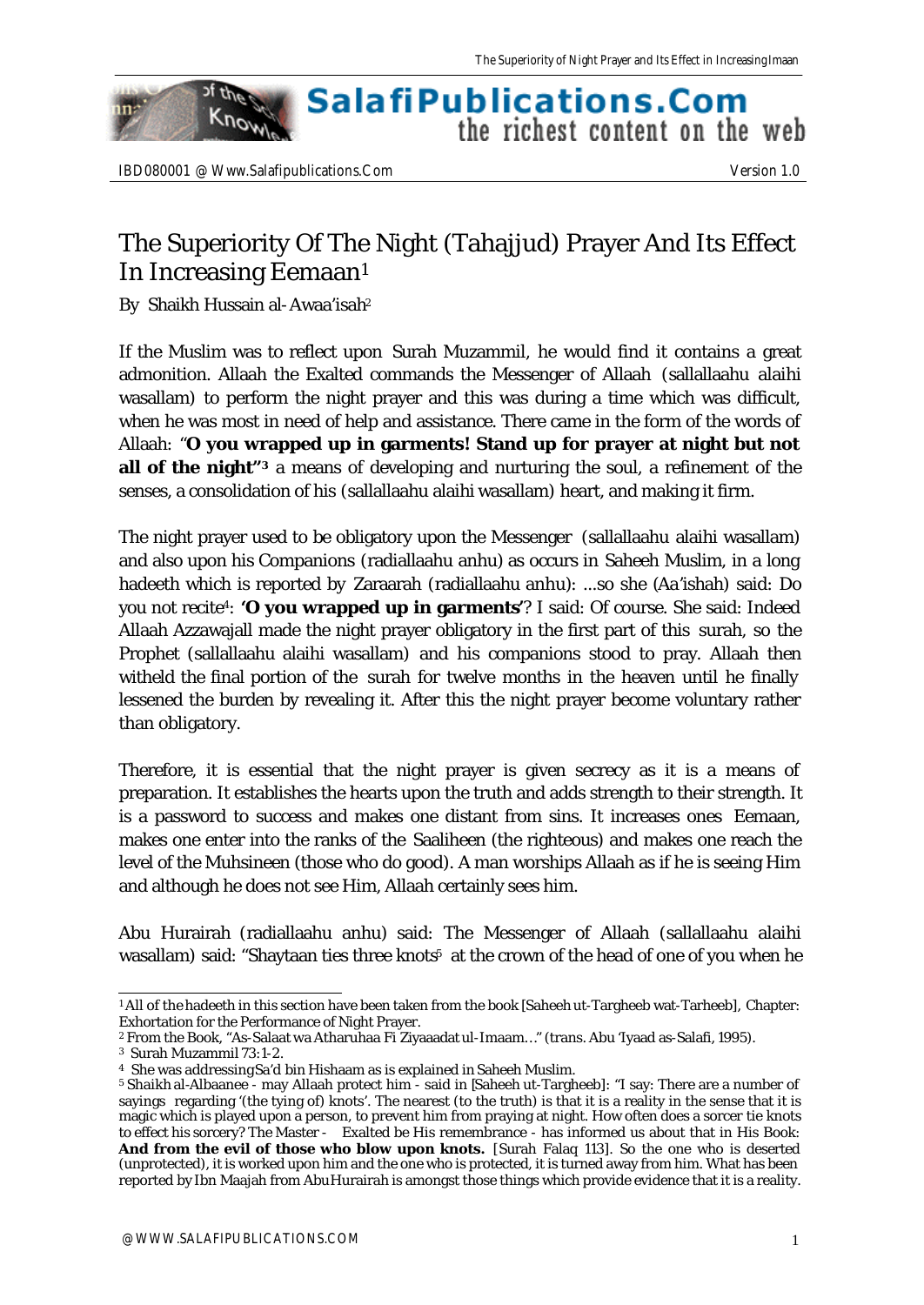is sleeping. He says upon every knot: There is a long night ahead of you so rest. If he wakes up and remembers Allaah one of the knots is untied. If he performs wudhoo a second knot is untied and if he then performs prayer all three knots are untied. If he wakes up he will be fresh and his soul will feel good. If not he will wake up ethargic and his soul will feel unclean." 6

In another narration<sup>7</sup> there occurs: "... so he will arise feeling fresh, his soul feeling good and he will have acquired good for himself. If not, then he will arise lazy, his soul feeling unclean and will not have acquired any good."

Jaabir (radiallaahu anhu) said: The Messenger of Allaah (sallallaahu alaihi wasallam) said: "There is no male or female except that there is a rope tied around his head when he sleeps by night. If he wakes up, remembers Allaah one knot is untied, if he performs wudhoo and prays all the knots are untied and therefore, he will wake up light, feeling good in his soul and having acquired good for himself." 8

Abu Hurairah (radiallaahu anhu) said: The Messenger of Allaah (sallallaahu alaihi wasallam) said: The most excellent fasting after the month of Ramadan is fasting during the month of Allaah, Muharram, and the most excellent prayer after the obligatory prayers is the night prayer." 9

Abdullaah bin Amr (radiallaahu anhu) said: The Prophet (sallallaahu alaihi wasallam) said: "In Paradise there is a home whose outside can be seen from the inside and whose inside can be seen from the outside." Abu Maalik al-Ash'aree said: Who is this for O Messenger of Allaah? He said: "It is for the one who makes his speech good and decent, who feeds others and spends the night in standing whilst others are sleeping."<sup>10</sup>

Mugheerah ibn Shu'bah (radiallaahu anhu) said: The Prophet (sallallaahu alaihi wasallam) stood until his feet became swollen. It was said to him: Has not Allaah forgiven all your sins, those past and those in the future? He (sallallaahu alaihi wasallam) replied: "Should I not be a grateful servant?" 1 1

Abdullaah bin Amr ibn al-Aas (radiallaahu anhu) said: The Messenger of Allaah (sallallaahu alaihi wasallam): "The prayer most loved by Allaah is the prayer of Daawood (alaihis salaam) and the fast most loved by Allaah is the fast of Daawood (as). He used to sleep for half the night, pray during a third of it and then sleep for a sixth of it; and he used to fast on alternate days." 12

l The Messenger (sallallaahu alaihi wasallam) said: "Upon the crown of the head of one of you is rope which has three knots tied in it..." to the end of the hadeeth.

<sup>6</sup> Reported by Bukhaaree, Muslim and others.

<sup>7</sup> From Ibn Maajah.

<sup>8</sup> Reported by Ibn Khuzaimah in his [Saheeh].

<sup>9</sup> Reported by Muslim, Abu Daawood, at-Tirmidhee, an-Nasaaee and Ibn Khuzaimah in his [Saheeh].

<sup>10</sup> Reported by at-Tabaraanee in [al-Kabeer] with a Hasan isnaad and also by al-Haakim who said: It is Saheeh with the conditions (of Bukhaaree and Muslim).

<sup>&</sup>lt;sup>11</sup> Reported by Bukhaaree, Muslim and others.

<sup>&</sup>lt;sup>12</sup> Reported by Bukhaaree, Muslim and others.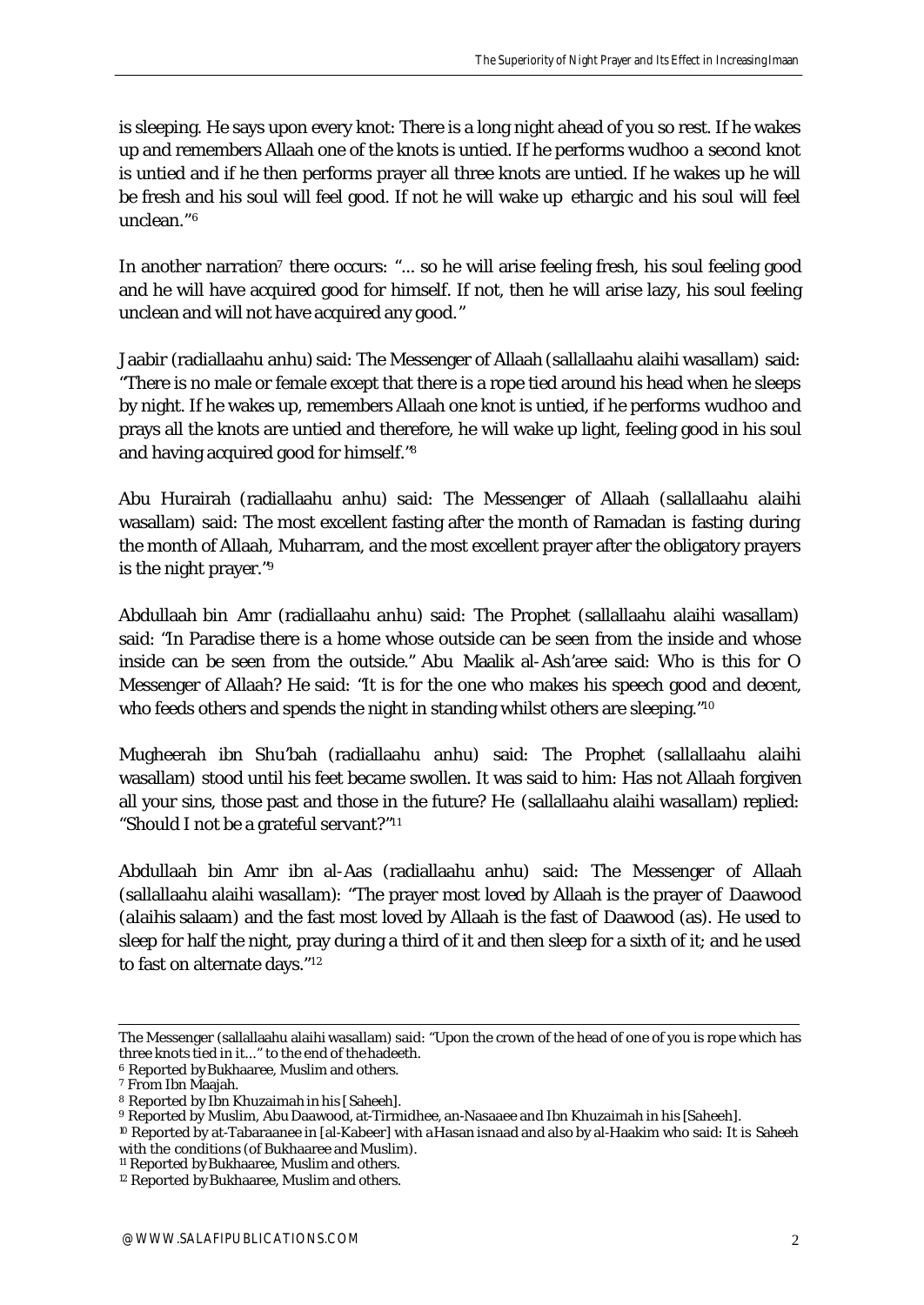Jaabir (radiallaahu anhu) said: I heard the Messenger of Allaah (sallallaahu alaihi wasallam) say: "Indeed, there is an hour during the night, no muslim asks Allaah for any good from among the affairs of the world or the Hereafter during it except that Allaah gives the very same to him, and this is every night." 13

Abu Amaamah al-Baahilee (radiallaahu anhu) said: The Messenger of Allaah (sallallaahu alaihi wasallam) said: "Upon you is the night prayer as it was the habit of those righteous people before you, is a means of nearness to your Lord, an expiation for sins and a prevention for sins." 14

Abu Hurairah (radiallaahu anhu) said: The Messenger of Allaah (sallallaahu alaihi wasallam) said: "May Allaah show mercy to a man who got up during the night and prayed and then woke his wife and if she refused, sprinkled water over her face and may Allaah show mercy to a woman who got up during the night and prayed and then woke up her husband and if he refused sprinkled water over his face."<sup>15</sup>

Abu Hurairah (radiallaahu anhu) and Abu Sa'eed (radiallaahu anhu) both report that the Messenger of Allaah (sallallaahu alaihi wasallam) said: "When a man wakes up his wife during the night and they both pray, or they pray two rakahs together, they are written amongst the men who remember Allaah often and the women who remember Allaah often." 16

Abu Dardaa (radiallaahu anhu) said: The Messenger of Allaah (sallallaahu alaihi wasallam) said: "There are three persons whom Allaah loves, laughs at<sup> $7$ </sup> and is delighted by them: The one who when a small group from an army becomes exposed, fights behind it (to protect it) by himself purely for Allah Azzawajall. Either he is killed or Allaah helps Him and is sufficient for Him. Allaah says: "Look at this servant of mine how he has shown patience to Me by himself." And the one who has a beautiful wife and the bed is good and soft but (instead) stands and prays during the night. Allaah says: "He has left his desire and has remembered Me and if he had willed he could have laid down (with his wife)." And the one who is journeying with an escort and when they stay awake during the night and then sleep peacefully, stands (on guard) during early morning (before daybreak) in both adversity and prosperity." 18

Abdullaah ibn Mas'ood (radiallaahu anhu) said: The Prophet (sallallaahu alaihi wasallam) said: "Our Lord is amazed by two men: A man who awakes from his sleep and leaps up from his bedsheet, from his wife and from his love for her towards his prayer, so Allaah Jalla wa Alaa says: "O My angels, look at this servant of Mine. He got up and leapt from his sleep and bedsheet and from his wife and love of her, aspiring for what is with Me and fearing what is with Me." And a man who goes on an expedition in the path of Allaah and

l

<sup>13</sup> Reported by Muslim

<sup>&</sup>lt;sup>14</sup> Reported by Ahmad in his [Musnad], at-Tirmidhee and others.

<sup>15</sup> Reported by Abu Daawood, an-Nasaa'ee, Ibn Khuzaimah and Ibn Hibbaan.

<sup>16</sup> Reported by an-Nasaaee, Ibn Maajah and others.

 $17$  In a manner which suits His Majesty, without asking how or likening it to that of the creation. It is the same for his (sallallaahu alaihi wasallam) speech: "Our Lord is amazed..." which appears in the next hadeeth.

<sup>&</sup>lt;sup>18</sup> Reported by at-Tabaraanee in [al-Kabeer] with a Hasan isnaad.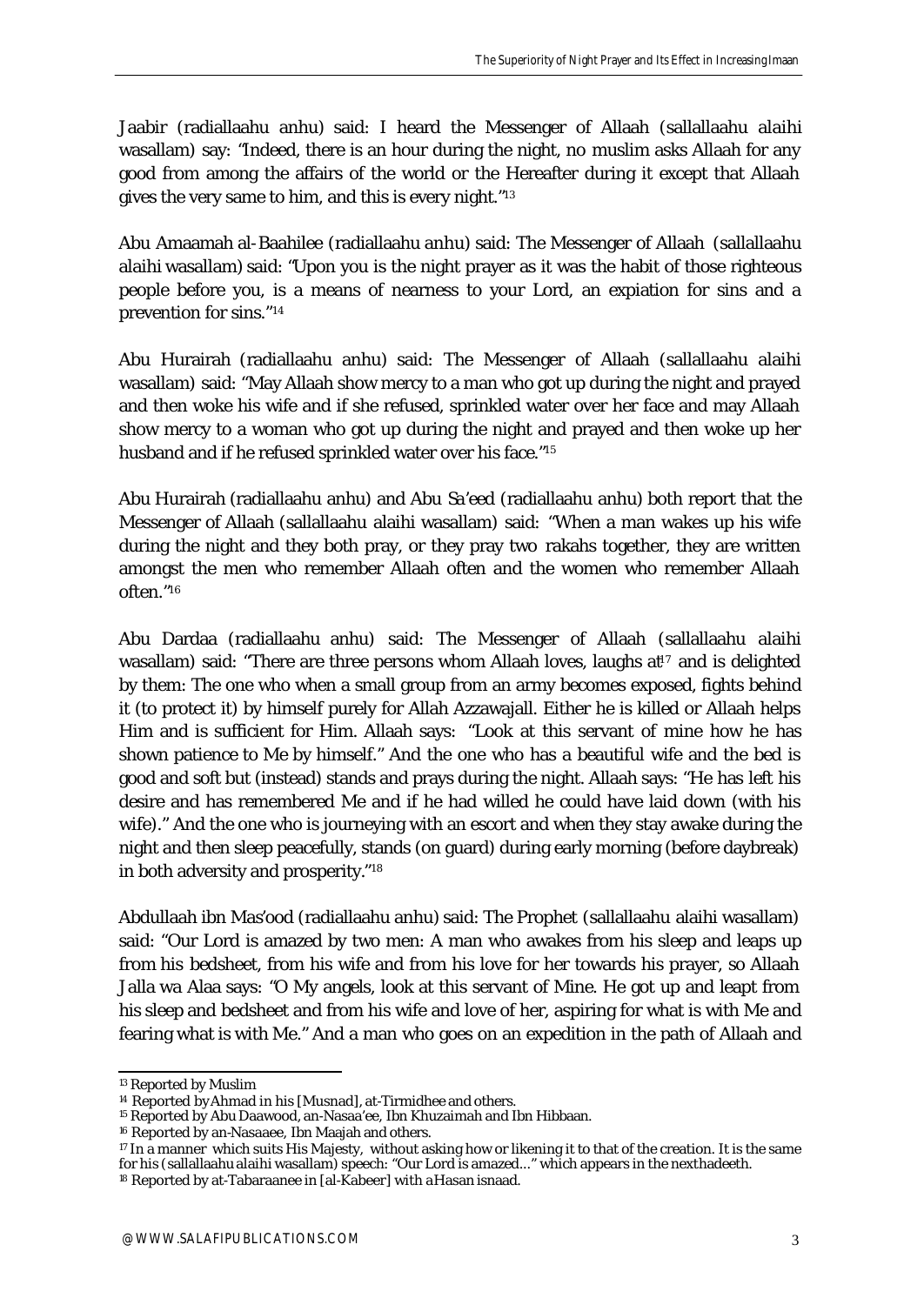whose companions have been defeated. He knows that he too will be defeated and that he must return (from flight), so he returns (and fights) until his blood is spilt. Allaah says to the angels: "Look at this servant of Mine, he returned (to fight), aspiring for what is with Me and fearing what is with Me until his blood was spilt." 19

And in the narration which stops at Ibn Mas'ood (and is not traced back to the Prophet (sallallaahu alaihi wasallam)): "Indeed Allaah laughs at two men: A man who stands during the cold night, away from his bed, his bedsheet and his blanket. He performs wudhoo then stands for prayer. So Allaah Azzawajall says to His angels: "What has this servant of Mine carried along with this action of his?" The angels say: "Our Lord, hope for what is with You and fear for what is with You." Then Allaah says: "I have given him what he hoped for and I have secured him from what he fears..." 20

Uqbah bin Aamir (radiallaahu anhu) said: I heard the Messenger of Allaah (sallallaahu alaihi wasallam) say: "A man from my Ummah gets up during the night and troubles himself to perform wudhoo' while there are knots tied upon him. When he washes his hands a knot is undone, when he washes his face, a knot is undone, when he wipes his head, a knot is undone and when he washes his feet another knot is undone. So Allaah Azzawajall says to those who are behind the screen (i.e. the angels): "Look at this servant of Mine, who troubles himself and who asks Me. Whatever this servant of Mine asks from Me is his." 21

Abdullaah bin Amr (radiallaahu anhu) said: The Messenger of Allaah (sallallaahu alaihi wasallam) said: "There is no jealousy except towards two: A man to whom Allaah has given the Qur'aan, so he stands (in prayer) with it during the night and during the day and a man to whom Allaah has given wealth so he spends it during the night and during the day." 22

Fadaalah bin Ubaid (radiallaahu anhu) and Tameem ad-Daaree (radiallaahu anhu) both report that the Prophet (sallallaahu alaihi wasallam) said: "Whoever recites ten verses during the night (i.e. in prayer) a Qintar<sup>23</sup> of reward is written for him, and a Qintar is better than the world and whatever is in it. When it is the Day of Judgement your Lord Azzawajall will say: "Recite and rise one degree by every verse", until he gets to the last verse that he knows. Then Allaah Azzawajall will say to the servant: "Take possession (i.e.of the reward)", and the servant's hand will say: "Oh my Lord! You know best", Allaah will then say: "With this is (your) eternity and with this is (your) bliss." 24

Abdullaah bin Amr ibn al-Aas (radiallaahu anhu) said: The Messenger of Allaah (sallallaahu alaihi wasallam) said: Whoever performs prayer (at night) with ten verses will not be written amongst the heedless and whoever prays with a hundred verses will be

l <sup>19</sup> Reported by Abu Ya'laa, Ahmad and others.

<sup>20</sup> See [Saheeh ut-Targheeb], no. 626.

<sup>21</sup> Reported by Ahmad and Ibn Hibbaan in his [Saheeh] and the wording is that of Ibn Hibbaan.

<sup>22</sup>Reported by Muslim and others.

<sup>23</sup> A Qintar is a varying measurement of weight.

<sup>&</sup>lt;sup>24</sup> Reported by at-Tabaraanee in [al-Kabeer] and [al-Awsat] with a Hasan isnaad.